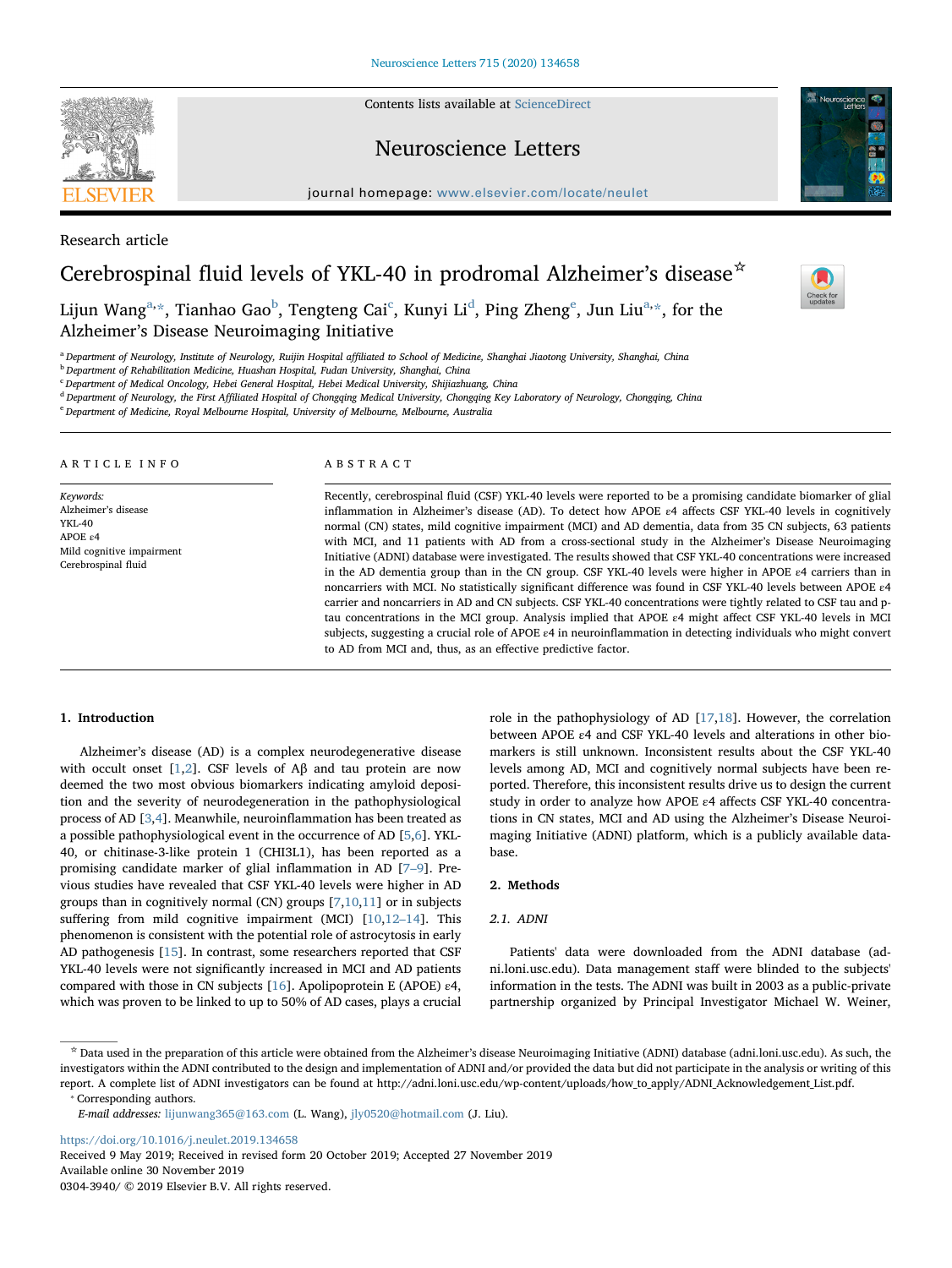MD. The main purpose of the ADNI was to combine data from serial magnetic resonance imaging (MRI), positron emission tomography (PET), other biomarkers, and clinical and neuropsychological assessments to quantitatively describe the progression of MCI and early-stage AD. It is a global research cooperation of the ADNI to actively assist in investigating and developing treatments that could potentially slow or stop the occurrence of AD. Participants in this database were collected from up to 50 sites throughout Canada and the USA. Further details are available at [www.adni-info.org](http://www.adni-info.org). Each ADNI site has institutional review board approval and has received written informed consent from all subjects or authorized representatives.

# 2.2. Subjects

Based on sharing available baseline CSF YKL-40, Aβ42, total tau, and p-tau level information, CN subjects and those with MCI and AD dementia from ADNI-1 were included in the analysis. Inclusion/exclusion standard details are given at <http://www.adni-info.org>. The subjects involved in the analysis met the following criteria: (1) being aged between 55 and 90 years; (2) having finished at least 6 years of school education; (3) being fluent in Spanish or English; and (4) being free of serious neurological diseases other than AD. CN subjects were defined as subjects with Mini-Mental State Examination (MMSE) score  $\geq 24$ and Clinical Dementia Rating (CDR) score of 0. MCI patients were defined as subjects who met all the following criteria, including MMSE score  $\geq$  24; loss of objective memory, as reflected in the scores of delayed recall in the Wechsler Memory Scale Logical Memory II ( $>1$ standard deviation (SD) below the normal mean); CDR of 0.5; preserved activities of daily living; and the absence of dementia. AD dementia patients fulfilled the National Institute of Neurological and Communicative Disorders and Stroke and the Alzheimer's Disease and Related Disorders Association (NINCDS-ADRDA) standard for probable AD and had MMSE score between 20 and 26 and CDR between 0.5 and 1.0 [\[19](#page-4-3)]. In total, 109 participants (35 who were CN, 63 with MCI, and 11 with AD) were involved in the current research.

# 2.3. Neuropsychological assessment

Different domains of cognition were assessed in all the participants by a standardized cognitive evaluation that included the following dimensions: (1) the MMSE [\[20](#page-4-4)], Alzheimer's Disease Assessment Scalecognitive subscale 13 (ADAS-13) [\[21](#page-4-5)], and Global Clinical Dementia Rating Scale (CDR-SB) [[22\]](#page-4-6) to reflect global cognitive function; (2) the Rey Auditory Verbal Learning Test (RAVLT), including 5-minute delayed recall (RAVLT-immediate recall), 30-minute delayed recall (RAVLT-delayed recall), and yes-no recognition (RAVLT-recognition), to reflect memory; (3) the Trail Making Test-A and B (TMT-A/B) [\[23](#page-4-7)] to reflect attention/executive function; (4) animal fluency and the 30-item Boston Naming Task (BNT-30) [[24\]](#page-4-8) to reflect language function; (5) the Functional Assessment Questionnaire (FAQ) [\[25](#page-4-9)] and Neuropsychiatric Inventory (NPI) [\[26](#page-4-10)] to reflect psychosocial function.

# 2.4. APOE genotyping

APOE (gene map locus 19q13.2) genotypes of the research participants were obtained from the previously mentioned ADNI database. All participants were divided into two groups: the APOE ε4 carriers group, with the phenotypes  $\epsilon 2/\epsilon 4$ ,  $\epsilon 3/\epsilon 4$ , and  $\epsilon 4/\epsilon 4$ , and the APOE  $\epsilon 4$  noncarriers group, with  $\epsilon 2/\epsilon 2$ ,  $\epsilon 2/\epsilon 3$ , and  $\epsilon 3/\epsilon 3$  genotypes.

#### 2.5. Measurements of YKL-40, Aβ42, tau, and p-tau levels in CSF

CSF YKL-40 levels (Unit: ng/mL) were determined by the MicroVue YKL-40 ELISA assay (Quidel Corp.) at Washington University [\[7\]](#page-3-6). CSF Aβ42, total tau, and p-tau quantitation (unit: pg/mL) was performed in the ADNI biomarker core (University of Pennsylvania) through the multiplex xMAP Luminex platform (Luminex Corp, Austin, TX, USA) with the INNOBIA AlzBio3 kit (Fujirebio, Ghent, Belgium), which has been described in previous publications [\[27](#page-4-11)–29]. More information on how CSF was obtained and on the determination methods and quality control processes of the ADNI is available at [www.adni-info.org](http://www.adni-info.org).

# 2.6. Measurements of the volumes of Hippocampus, entorhinal cortex, fusiform and medial temporal lobe

Detailed information about ADNI neuroimaging standardized steps can be found in previous publications [[30\]](#page-4-12). ADNI MRI data were obtained using 3 T MRI scanners. The FreeSurfer version 5.1 image analysis suite [\(http://surfer.nmr.mgh.harvard.edu/](http://surfer.nmr.mgh.harvard.edu/)) [[31](#page-4-13)] was applied to reflect cortical reconstruction and volumetric segmentation, as described in previous reports [32–[35\]](#page-4-14). In this study, entorhinal cortex (EC), hippocampus, and fusiform and medial temporal lobe atrophy (MTA) volumes were assessed. More information about ADNI imaging protocols is available at [http://adni.loni.usc.edu/methods/documents/](http://adni.loni.usc.edu/methods/documents/mri-) [mri-](http://adni.loni.usc.edu/methods/documents/mri-)protocols/.

# 2.7. Statistical analysis

Demographic and clinical data were compared among the CN, MCI and AD subjects. Continuous variables using one-way ANOVA were expressed as the mean  $\pm$  standard deviation (SD). The frequencies of categorical variables were examined using the chi-square test, and skewed distributed variables represented by median (M) and interquartile range (IQR) were tested by the Kruskal-Wallis test. Statistical differences of CSF YKL-40 concentrations between APOE ε4 carriers and APOE ε4 noncarriers were determined using two-tailed Student's t-test. The association between CSF YKL-40 levels and other variables in the sample was analyzed using Spearman's correlation test. SPSS software (version 23.0; IBM SPSS) was used to perform the statistics in the study. Statistically significant difference was acknowledged if P < 0.05, and all tests were two-sided unless otherwise specifically noted in the research. Figures were obtained from GraphPad Prism 6.

# 3. Results

#### 3.1. Demographic features of the subjects

[Table 1](#page-2-0) summarizes the demographic characteristics and clinical findings of the participants. The results revealed that no statistically significant differences (all P  $> 0.05$ ) existed in the ages or the extent of MTA among these three diagnostic groups (CN, MCI and AD subjects). A relatively higher proportion of females was found in the AD group than in the other two groups (P = 0.006). The percentage of APOE  $\varepsilon$ 4 carriers in the AD, MCI and CN groups was 72.7% vs. 54% vs. 22.9%, respectively ( $P = 0.002$ ). Not surprisingly, the results of neuropsychological assessments (including global cognitive function, memory, attention/executive function, and language) were significantly different among these three groups, and the worst results were found in the AD group. In addition, significant differences among CSF Aβ42, total tau, and p-tau levels were detected across the three groups ( $P < 0.001$ ,  $P = 0.004$ , and  $P < 0.001$ ). There were significantly smaller hippocampus, entorhinal cortex and fusiform lobe volumes in AD patients  $(P < 0.001, P < 0.001, and P < 0.001, respectively)$ .

# 3.2. Concentrations of CSF YKL-40 in APOE ε4 carriers

The CSF YKL-40 concentration was significantly increased in AD patients compared with that in CN subjects (mean,  $AD > MCI > CN$ , 467.1 vs. 374.2 vs. 335.0 ng/mL, P = 0.036, P = 0.085, P = 0.199, [Fig. 1](#page-2-1)). In addition, to investigate the relationship between the APOE  $\varepsilon$ 4 genotype and CSF YKL-40 concentration, the concentrations of CSF YKL-40 between APOE ε4 carriers and noncarriers in the 3 categories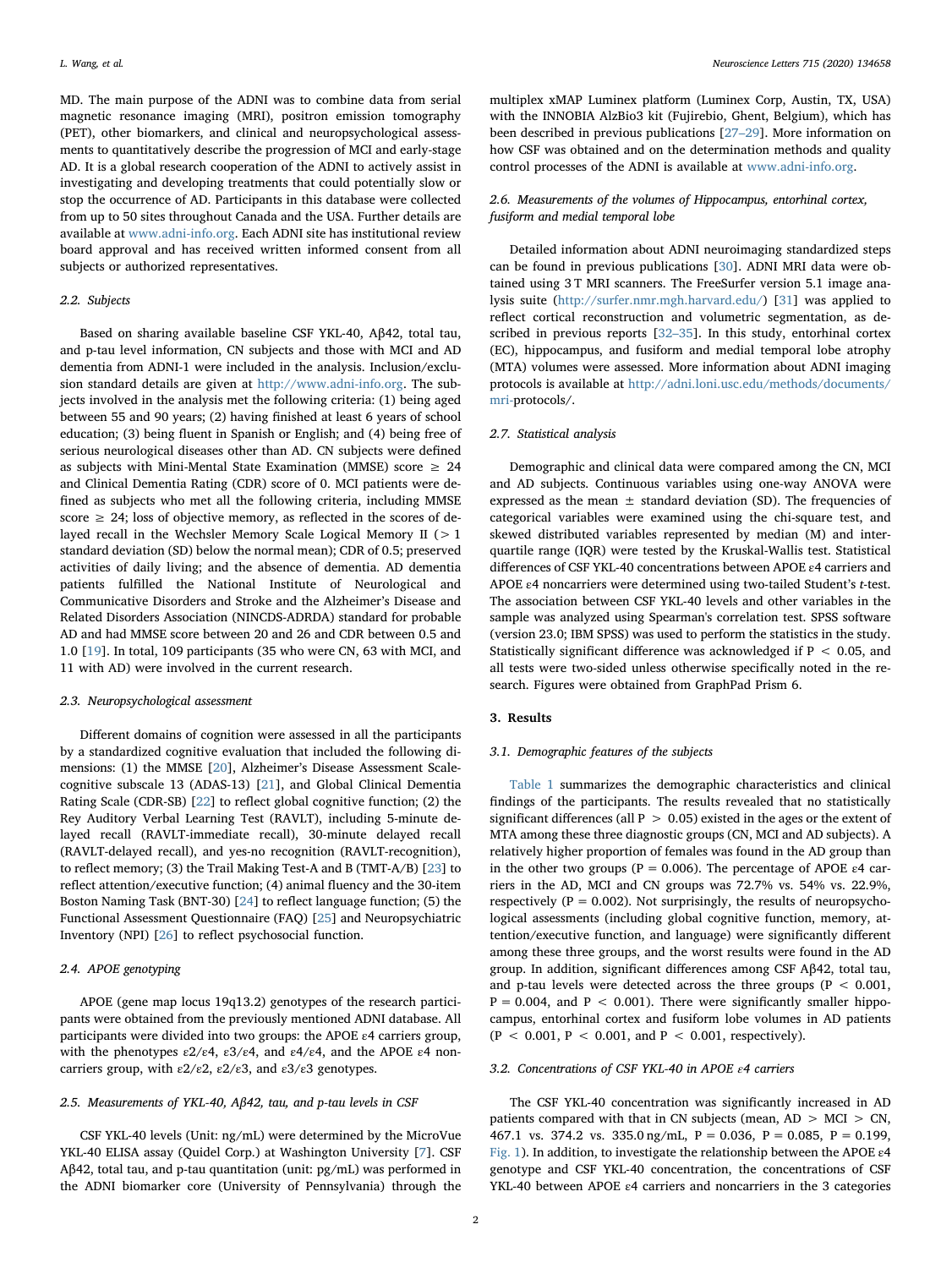#### <span id="page-2-0"></span>Table 1

Demographic and clinical characteristics of the study subjects.

| Variable                                 | $CN (n = 35)$  | MCI $(n = 63)$ | $AD(n = 11)$   | P value     |
|------------------------------------------|----------------|----------------|----------------|-------------|
| Age, years                               | 75.9 (5.2)     | 73.8 (6.4)     | 73.6 (5.6)     | 0.214       |
| Education, years                         | $16(13-18)$    | $16(14-18)$    | $13(12-16)$    | 0.014       |
| Female $[n (%)]$                         | 20(57.1)       | 18 (28.6)      | 7(63.6)        | 0.006       |
| APOE $\varepsilon$ 4 carriers In<br>(%)] | 8(22.9)        | 34 (54)        | 8(72.7)        | 0.002       |
| <b>MMSE</b>                              | 29 (29-30)     | $27(26-28)$    | 24 (22-25)     | ${}< 0.001$ |
| ADAS-13                                  | 8.9(3.7)       | 18.3(6.4)      | 27.9(7.5)      | ${}< 0.001$ |
| <b>CDR-SB</b>                            | $0(0-0)$       | $1.5(1.0-2.0)$ | $4.0(3.0-5.5)$ | ${}< 0.001$ |
| RAVLT-immediate<br>recall                | $8(7-10)$      | $3(1-6)$       | $1(1-2)$       | < 0.001     |
| RAVLT-delayed<br>recall                  | $8(6-10)$      | $1(0-4)$       | $0(0-3)$       | ${}< 0.001$ |
| RAVLT-recognition                        | $14(12-15)$    | $10(7-13)$     | $9(5-10)$      | ${}< 0.001$ |
| TMT-A                                    | 34 (29-38)     | 39 (30-50)     | 43 (36-74)     | 0.028       |
| TMT-B                                    | 77 (67-103)    | 102 (74-130)   | 182            | ${}< 0.001$ |
|                                          |                |                | $(121 - 300)$  |             |
| <b>BNT-30</b>                            | 28 (26-30)     | 28 (25-29)     | $23(23-28)$    | 0.008       |
| Animal fluency                           | 19.1(5.5)      | 16.0(4.1)      | 12.6(4.5)      | ${}< 0.001$ |
| <b>NPI</b>                               | $0(0-0)$       | $0(0-0)$       | $0(0-1)$       | 0.010       |
| FAO                                      | $0(0-0)$       | $2(0-5)$       | $10(7-20)$     | ${}< 0.001$ |
| CSF $A\beta$ 42 (pg/mL)                  | 1245           | 658            | 511            | ${}< 0.001$ |
|                                          | $(744 - 1643)$ | $(521 - 958)$  | $(351 - 618)$  |             |
| CSF tau $(pg/mL)$                        | 239.5 (77.2)   | 303.1 (114.9)  | 354.7 (147.3)  | 0.004       |
| CSF p-tau (pg/mL)                        | 22.1(8.1)      | 30.1 (13.3)    | 36.4 (14.7)    | ${}< 0.001$ |
| Hippocampus                              | 7219.3         | 6285.0         | 5551.5         | ${}< 0.001$ |
| (mm <sup>3</sup> )                       | (807.9)        | (1045.0)       | (1010.9)       |             |
| Entorhinal cortex                        | 3794.9         | 3360.1         | 2554.5         | ${}< 0.001$ |
| (mm <sup>3</sup> )                       | (761.7)        | (795.7)        | (621.3)        |             |
| Fusiform lobe                            | 16829.5        | 16951.3        | 14223.2        | ${}< 0.001$ |
| (mm <sup>3</sup> )                       | (2084.4)       | (2052.9)       | (2008.3)       |             |
| $MTA$ (mm <sup>3</sup> )                 | 19178.5        | 19116.2        | 17344.5        | 0.115       |
|                                          | (2761.1)       | (2600.7)       | (2979.3)       |             |

CN: cognitively normal; MCI: mild cognitive impairment; AD: Alzheimer's disease; APOE: Apolipoprotein E; MMSE: Mini-Mental State Examination; ADAS-13: Alzheimer's Disease Assessment Scale-cognitive subscale 13; CDR-SB: Global Clinical Dementia Rating Scale; RAVLT: Rey Auditory Verbal Learning Test; TMT: Trail Making Test; BNT-30: Boston Naming Task; NPI: Neuropsychiatric Inventory; FAQ: Functional Assessment Questionnaire; CSF: cerebrospinal fluid; MTA: Medial temporal lobe atrophy.

Data are presented as the mean  $\pm$  SD for one-way ANOVA for normally distributed continuous variables and as the median (M) and the interquartile range (IQR) for the Kruskal-Wallis test for skewed distribution variables. For gender and genotype distribution, values are presented as numbers (%) using the chisquare test.

<span id="page-2-1"></span>

Fig. 1. Comparison of CSF YKL-40 concentrations in CN, MCI and AD groups. P value tested by the Kruskal-Wallis test.

were compared. As demonstrated in [Fig. 2A](#page-3-11), the concentrations of CSF YKL-40 in APOE ε4 carriers in the MCI group were significantly higher than those of noncarriers ( $P = 0.032$ ). However, no statistically significant difference was found in the CN or AD groups (all  $P > 0.05$ ). To explore how APOE ε4 status affects levels of CSF YKL-40, the relationship between APOE ε4 carrier status and CSF YKL-40 was investigated. [Fig. 2B](#page-3-11) indicates that concentrations of CSF YKL-40 increased in a gene dose-dependent manner.

# 3.3. Correlations between CSF YKL-40 and other variables

With the aim of determining whether the variation in CSF YKL-40 concentrations is associated with Aβ42, tau and p-tau levels in AD, the correlations between CSF YKL-40 and other CSF biological markers were examined in all diagnostic groups [\(Table 2](#page-3-12)) using Spearman's correlation analyses. No significant correlations were found between the levels of CSF YKL-40 in the CN group (correlation  $= 0.144$ ,  $P = 0.410$ ; correlation = 0.166,  $P = 0.342$ ; correlation = 0.174,  $P = 0.318$ ). In the MCI group, it was found that CSF YKL-40 levels were positively related to tau and p-tau levels (correlation = 0.380,  $P = 0.002$ ; correlation = 0.306,  $P = 0.015$ ). In the AD group, no significant correlations were found between the concentrations of CSF YKL-40 and Aβ42, tau and p-tau (correlation = 0.509, P = 0.110; correlation =  $0.382$ , P =  $0.247$ ; correlation =  $0.336$ , P =  $0.312$ ).

#### 4. Discussion

Inflammation is thought to contribute to AD pathogenesis [\[6,](#page-3-5)[36\]](#page-4-15). In the central nervous system (CNS), astrocytes and microglia, which express YKL-40 to modulate neuroinflammation [[7](#page-3-6)[,37](#page-4-16)], produce most of the APOE.

In the present study, a higher concentration of CSF YKL-40 was detected in the AD dementia group than in the CN group, indicating that elevated CSF YKL-40 levels may be a critical characteristic of AD pathogenesis. Although not statistically significant, our data still demonstrated higher CSF YKL-40 levels in MCI patients than in CN subjects. The results were consistent with previous studies [\[7,](#page-3-6)[14](#page-3-13)[,38](#page-4-17)].

Moreover, CSF YKL-40 levels were significantly higher in APOE ε4 carriers than in noncarriers with MCI. However, the level of CSF YKL-40 did not appear to vary significantly between APOE ε4 carriers and APOE ε4 noncarriers in CN and AD subjects. These results were in accordance with findings from prior studies [\[7,](#page-3-6)[10,](#page-3-7)[14](#page-3-13)[,38](#page-4-17)] and indicate a role of neuroinflammation in the early stage of AD and even in MCI. To examine how APOE ε4 affects levels of CSF YKL-40, subjects involved in the research were further divided into groups of APOE ε4 (-/-), APOE ε4 (+/-) or APOE  $\varepsilon$ 4 (+/+) individuals. As expected, a statistically significant positive association was observed between CSF YKL-40 concentrations and the number of APOE ε4 genes in a seemingly dose-dependent manner. The existence of APOE ε4 might also be a predictive factor of the progression from MCI to AD. This result suggests that elevated CSF YKL-40 levels in APOE ε4 carriers with MCI might indicate early activity of the AD pathophysiology.

Furthermore, it was found that in MCI subjects, the CSF YKL-40 concentration was strongly correlated with CSF total tau and p-tau concentrations. This relationship strongly supports the assumption that CSF YKL-40 levels could be applied as a biomarker to characterize sensitivity to AD-related biological variations in prodromal AD. Therefore, using these multiple biomarkers could potentially allow us to monitor the pathophysiological phase of the disease, to identify MCI patients who are at higher risk of progressing into AD [\[39](#page-4-18)] and to en-hance the accuracy of diagnosis [\[40](#page-4-19)].

A number of limitations in this research should be addressed. First, it is a simple cross-sectional study. Though correlations were observed between YKL-40, tau and p-tau protein levels, a causal relationship could not be determined between the different biomarkers. Therefore, further longitudinal studies are needed to confirm the interaction between APOE ε4, neuroinflammation and cognitive decline. Second, in the AD group, YKL-40 levels between APOE ε4 carriers and noncarriers demonstrated no statistically significant difference. One possible reason for this result could be the comparatively small sample size of AD subjects. Another possible reason is that a neuroinflammation plateau may have been reached in AD patients.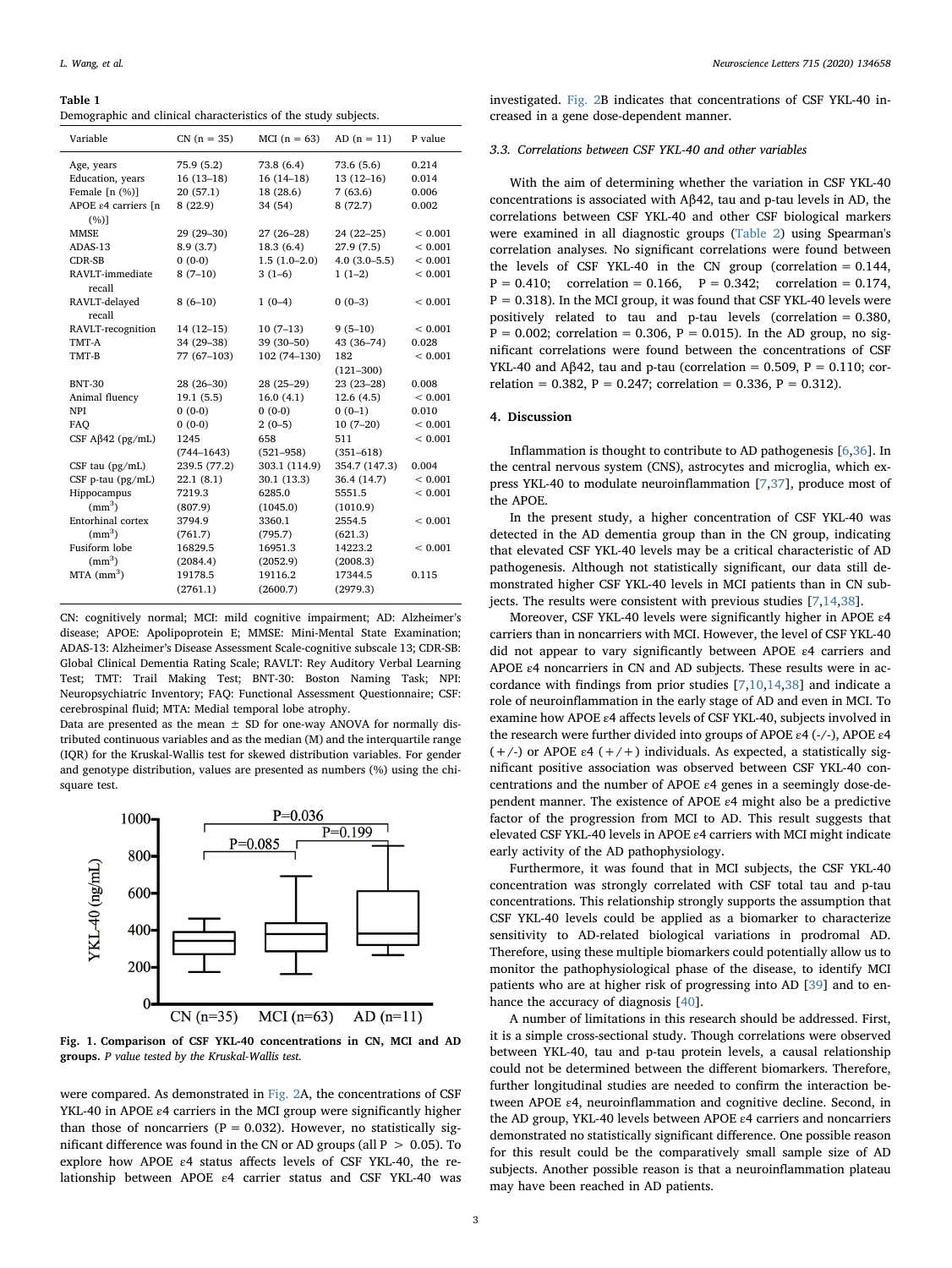<span id="page-3-11"></span>

Fig. 2. Comparison of CSF YKL-40 levels in APOE ε4 carriers and APOE ε4 noncarriers in the CN, MCI and AD groups. P value tested by two-tailed Student's t-test in [Fig. 2A](#page-3-11); P value tested by one-way ANOVA in [Fig. 2](#page-3-11)B.

<span id="page-3-12"></span>Table 2

Correlations among CSF YKL-40 levels and Aβ42, tau and p-tau across the three groups.

| YKL-40 | Aß42        |         | Tau         |         | P-tau       |         |
|--------|-------------|---------|-------------|---------|-------------|---------|
|        | Correlation | P-value | Correlation | P-value | Correlation | P-value |
| CN     | 0.144       | 0.410   | 0.166       | 0.342   | 0.174       | 0.318   |
| MCI    | 0.071       | 0.580   | $0.380**$   | 0.002   | $0.306*$    | 0.015   |
| AD     | 0.509       | 0.110   | 0.382       | 0.247   | 0.336       | 0.312   |

CN: cognitively normal; MCI: mild cognitive impairment; AD: Alzheimer's disease.

Associations were measured by Spearman's correlation analyses.

<span id="page-3-15"></span> $*$  P < 0.05.

<span id="page-3-14"></span>\*\*  $P$  < 0.01.

# 5. Conclusion

In summary, the CSF YKL-40 concentration was shown to be higher in APOE ε4 carrier MCI patients than in noncarrier MCI patients. Thus, CSF YKL-40 levels could be used as a potential inflammation biomarker to detect individuals who might convert from MCI to AD. Further larger sample studies are needed to determine the correlation between CSF YKL-40 levels and amyloid deposition and neurodegeneration in the prognosis of progression from prodromal MCI to dementia.

#### Ethical approval

All procedures performed in the study involving human participants were in accordance with the ethical standards of the institutional and/ or national research committee and with the 1964 Helsinki Declaration and its later amendments or comparable ethical standards.

#### Funding

This work was supported by grants from the National Key Research and Development Program (2016YFC1306505), the National Natural Science Foundation of China (81873778, 81501097), the Shanghai Municipal Education Commission-Gaofeng Clinical Medicine Grant (20152201).

# Declaration of Competing Interest

The authors declared that they had no conflicts of interest.

# Acknowledgments

Data collection and sharing for this project was funded by the Alzheimer's Disease Neuroimaging Initiative (ADNI) (National Institutes of Health Grant U01 AG024904) and DOD ADNI (Department of Defense award number W81XWH-12-2-0012). ADNI is funded by the National Institute on Aging, the National Institute of Biomedical Imaging and Bioengineering, and through generous contributions from the following: AbbVie, Alzheimer's Association; Alzheimer's Drug Discovery Foundation; Araclon Biotech; BioClinica, Inc.; Biogen; Bristol-Myers Squibb Company; CereSpir, Inc.; Cogstate; Eisai Inc.; Elan Pharmaceuticals, Inc.; Eli Lilly and Company; EuroImmun; F. Hoffmann-La Roche Ltd. and its affiliated company Genentech, Inc.; Fujirebio; GE Healthcare; IXICO Ltd.; Janssen Alzheimer's Immunotherapy Research & Development, LLC.; Johnson & Johnson Pharmaceutical Research & Development LLC.; Lumosity; Lundbeck; Merck & Co., Inc.; Meso Scale Diagnostics, LLC.; NeuroRx Research; Neurotrack Technologies; Novartis Pharmaceuticals Corporation; Pfizer Inc.; Piramal Imaging; Servier; Takeda Pharmaceutical Company; and Transition Therapeutics. The Canadian Institutes of Health Research provided funds to support ADNI clinical sites in Canada. Private sector contributions are facilitated by the Foundation for the National Institutes of Health ([www.fnih.org\)](http://www.fnih.org). The grantee organization is the Northern California Institute for Research and Education, and the study was coordinated by the Alzheimer's Therapeutic Research Institute at the University of Southern California. ADNI data are disseminated by the Laboratory for Neuro Imaging at the University of Southern California.

# References

- <span id="page-3-0"></span>[1] [P. Scheltens, K. Blennow, M.M. Breteler, et al., Alzheimer](http://refhub.elsevier.com/S0304-3940(19)30761-X/sbref0005)'s disease, Lancet (London, [England\) 388 \(2016\) 505](http://refhub.elsevier.com/S0304-3940(19)30761-X/sbref0005)–517.
- <span id="page-3-1"></span>[2] [F.T. Hane, B.Y. Lee, Z. Leonenko, Recent Progress in Alzheimer](http://refhub.elsevier.com/S0304-3940(19)30761-X/sbref0010)'s Disease Research, [Part 1: Pathology, J. Alzheimers Dis. 57 \(2017\) 1](http://refhub.elsevier.com/S0304-3940(19)30761-X/sbref0010)–28.
- <span id="page-3-2"></span>[3] [K. Blennow, H. Hampel, M. Weiner, H. Zetterberg, Cerebrospinal](http://refhub.elsevier.com/S0304-3940(19)30761-X/sbref0015) fluid and plasma [biomarkers in Alzheimer disease, Nat. Rev. Neurol. 6 \(2010\) 131](http://refhub.elsevier.com/S0304-3940(19)30761-X/sbref0015)–144.
- <span id="page-3-3"></span>[4] T. Tapiola, I. Alafuzoff[, S.K. Herukka, et al., Cerebrospinal](http://refhub.elsevier.com/S0304-3940(19)30761-X/sbref0020) fluid {beta}-amyloid 42 [and tau proteins as biomarkers of Alzheimer-type pathologic changes in the brain,](http://refhub.elsevier.com/S0304-3940(19)30761-X/sbref0020) [Arch. Neurol. 66 \(2009\) 382](http://refhub.elsevier.com/S0304-3940(19)30761-X/sbref0020)–389.
- <span id="page-3-4"></span>[5] [J.L. Molinuevo, S. Ayton, R. Batrla, et al., Current state of Alzheimer](http://refhub.elsevier.com/S0304-3940(19)30761-X/sbref0025)'s fluid bio[markers, Acta Neuropathol. 136 \(2018\) 821](http://refhub.elsevier.com/S0304-3940(19)30761-X/sbref0025)–853.
- <span id="page-3-5"></span>[6] [V. Calsolaro, P. Edison, Neuroin](http://refhub.elsevier.com/S0304-3940(19)30761-X/sbref0030)flammation in Alzheimer's disease: current evi[dence and future directions, Alzheimers Dement. 12 \(2016\) 719](http://refhub.elsevier.com/S0304-3940(19)30761-X/sbref0030)–732.
- <span id="page-3-6"></span>[7] [R. Craig-Schapiro, R.J. Perrin, C.M. Roe, et al., YKL-40: a novel prognostic](http://refhub.elsevier.com/S0304-3940(19)30761-X/sbref0035) fluid biomarker for preclinical Alzheimer'[s disease, Biol. Psychiatry 68 \(2010\) 903](http://refhub.elsevier.com/S0304-3940(19)30761-X/sbref0035)–912.
- [8] [F. Baldacci, S. Lista, E. Cavedo, U. Bonuccelli, H. Hampel, Diagnostic function of the](http://refhub.elsevier.com/S0304-3940(19)30761-X/sbref0040) neuroinfl[ammatory biomarker YKL-40 in Alzheimer](http://refhub.elsevier.com/S0304-3940(19)30761-X/sbref0040)'s disease and other neurode[generative diseases, Expert Rev. Proteomics 14 \(2017\) 285](http://refhub.elsevier.com/S0304-3940(19)30761-X/sbref0040)–299.
- [9] [B. Olsson, R. Lautner, U. Andreasson, et al., CSF and blood biomarkers for the di](http://refhub.elsevier.com/S0304-3940(19)30761-X/sbref0045)agnosis of Alzheimer'[s disease: a systematic review and meta-analysis, Lancet](http://refhub.elsevier.com/S0304-3940(19)30761-X/sbref0045) [Neurol. 15 \(2016\) 673](http://refhub.elsevier.com/S0304-3940(19)30761-X/sbref0045)–684.
- <span id="page-3-7"></span>[10] [A. Antonell, A. Mansilla, L. Rami, et al., Cerebrospinal](http://refhub.elsevier.com/S0304-3940(19)30761-X/sbref0050) fluid level of YKL-40 protein [in preclinical and prodromal Alzheimer](http://refhub.elsevier.com/S0304-3940(19)30761-X/sbref0050)'s disease, J. Alzheimers Dis. 42 (2014) 901–[908.](http://refhub.elsevier.com/S0304-3940(19)30761-X/sbref0050)
- <span id="page-3-8"></span>[11] [F. Baldacci, N. Toschi, S. Lista, et al., Two-level diagnostic classi](http://refhub.elsevier.com/S0304-3940(19)30761-X/sbref0055)fication using cerebrospinal fluid YKL-40 in Alzheimer's [disease, Alzheimers Dement. 13 \(2017\)](http://refhub.elsevier.com/S0304-3940(19)30761-X/sbref0055) 993–[1003.](http://refhub.elsevier.com/S0304-3940(19)30761-X/sbref0055)
- <span id="page-3-9"></span>[12] [C.L. Sutphen, L. McCue, E.M. Herries, et al., Longitudinal decreases in multiple](http://refhub.elsevier.com/S0304-3940(19)30761-X/sbref0060) cerebrospinal fl[uid biomarkers of neuronal injury in symptomatic late onset](http://refhub.elsevier.com/S0304-3940(19)30761-X/sbref0060) Alzheimer'[s disease, Alzheimers Dement. 14 \(2018\) 869](http://refhub.elsevier.com/S0304-3940(19)30761-X/sbref0060)–879.
- [13] [D. Alcolea, P. Martinez-Lage, P. Sanchez-Juan, et al., Amyloid precursor protein](http://refhub.elsevier.com/S0304-3940(19)30761-X/sbref0065) metabolism and infl[ammation markers in preclinical Alzheimer disease, Neurology](http://refhub.elsevier.com/S0304-3940(19)30761-X/sbref0065) [85 \(2015\) 626](http://refhub.elsevier.com/S0304-3940(19)30761-X/sbref0065)–633.
- <span id="page-3-13"></span>[14] [M.I. Kester, C.E. Teunissen, C. Sutphen, et al., Cerebrospinal](http://refhub.elsevier.com/S0304-3940(19)30761-X/sbref0070) fluid VILIP-1 and YKL-[40, candidate biomarkers to diagnose, predict and monitor Alzheimer](http://refhub.elsevier.com/S0304-3940(19)30761-X/sbref0070)'s disease in a [memory clinic cohort, Alzheimers Res. Ther. 7 \(2015\) 59.](http://refhub.elsevier.com/S0304-3940(19)30761-X/sbref0070)
- <span id="page-3-10"></span>[15] [A. Verkhratsky, M. Olabarria, H.N. Noristani, C.Y. Yeh, J.J. Rodriguez, Astrocytes in](http://refhub.elsevier.com/S0304-3940(19)30761-X/sbref0075)